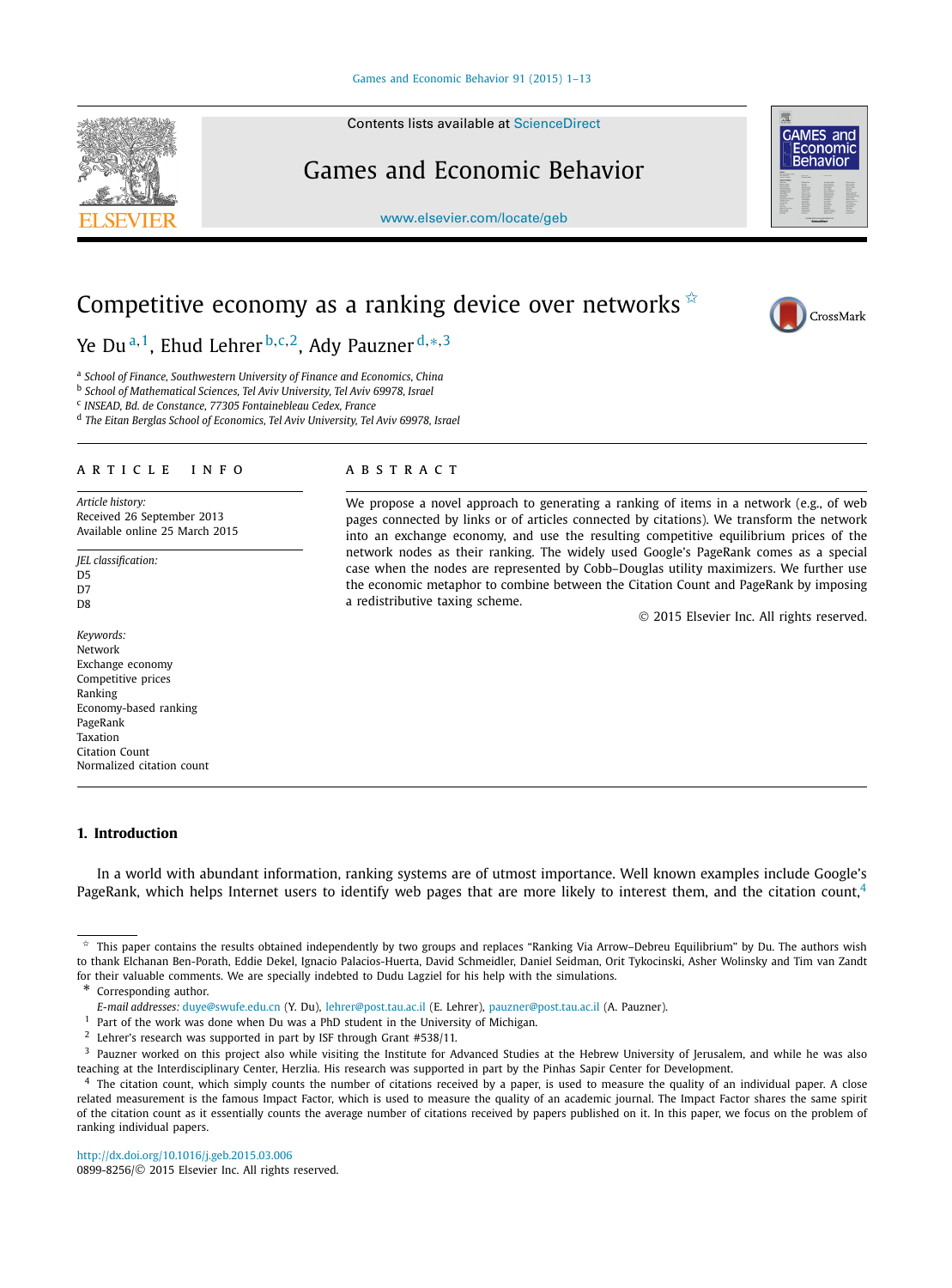which helps academic researchers to assess the quality of academic articles. In both cases, as well as in many other contexts, the ranking of items is based solely on the information embodied in the network such as links between web sites or citations between scientific articles.

Whereas the citation count merely counts the number of citations from other articles and does not discriminate by the source of the citation, more sophisticated ranking systems attempt to give more weight to votes from items which are of a higher rank (as ascribed by the system itself). The approach taken by PageRank, for example, is based on the idea of translating the link structure to a Markov process as follows: each web page is viewed as a state, and after the random walk hits a state it moves on randomly to one of the states that the current state gives them a link. The ranking of a web page is defined as the long-run proportion of time that the process spends in a given state. Since this value depends not only on the number of incoming links but also on the proportion of time the system spends on the states that send these links, the induced ranking indeed grants more weight to links from higher-ranked pages.

We propose a different approach to ranking that consists of constructing an economy based on the network of links and deriving the ranks from the competitive equilibrium prices.<sup>5</sup> Our approach employs a neoclassical pure-exchange economy. Each web page is represented by one consumer, who is initially endowed with one unit of a specific good. The market price of his good becomes his budget, which in turn serves to buy other goods. The consumer derives utility from consuming the specific goods provided by exactly those consumers that he or she sends a link to. For example, if page *i* has links only to pages j and k, then consumer i has utility  $u(x_j^i, x_k^i)$  where  $x_j^i, x_k^i$  are the quantities that i consumes from goods j and k.

The main idea of this paper is to use the competitive prices of this economy as a ranking system. That is, the ranking of a web page is defined as the price of the corresponding good. In this pure-exchange economy, higher-ranked pages correspond to more expensive goods. Moreover, since the budget of a consumer equals the price of the good he initially owns, the initial owners of highly demanded goods are rich. These owners demand larger quantities of the goods they like, thus pushing their prices higher. Hence, those web pages that are pointed to by highly ranked web pages, are highly ranked themselves.

The specific ranking obtained depends on the modeler's choice of utility functions. We assume throughout that all consumers, although consuming different goods, have the same type of utility function. We first consider the Cobb–Douglas utility function which is perhaps the most widely used in economic modeling. We show that when all consumers have Cobb–Douglas preferences, the resulting vector of competitive equilibrium prices coincides with the PageRank ranking system.

We next show that the citation count cannot be derived from our economy. The reason is that, in this type of economy, the value of a paper is identified with the budget of the corresponding consumer, which in turn is his reviewing power. However, in citation count, the reviewing power of a paper is a fixed constant. This impossibility extends also to the 'Normalized' Citation Count, in which the value of a citation from an article is inversely proportional to the number of citations the article makes.

A ranking system based solely on the network information<sup>6</sup> actually considers each item (e.g., web page, article) both as a reviewer, whose judgment (link, references) determines the rank of others, and as a refereed, whose assessed quality depends on the links it obtained from others. The following economic metaphor can sharpen this distinction: the value of an agent as refereed is the market price of its good. Its power as a reviewer equals its budget. In the formulation we employed so far, these two powers are, by definition, the same, since the budget comes from selling the agent's specific good.

The citation count, that does not make any connection between the value of a paper and its refereeing power seems to lack the desirable property of allocating greater weight to citations originating from more important papers. However, there are many cases in which also PageRank, or in fact any ranking system derived from an exchange economy, fails to produce meaningful results. Consider, for example, a sequence of papers published sequentially, each at a distinct time. As citations can only refer to earlier work, all these papers will have zero value. This happens precisely because the value of an item as a reviewer is equated with its value as a refereed entity. The latest article has no incoming links, implying that its price and budget are 0. In turn, it has 0 demand for the articles it has links to. Thus, the penultimate article has 0 value as well, and so forth. In similar cases the citation count – where the reviewing power of all items are the same and independent of their power as refereed items – may perform better than the PageRank.

One can combine the advantages of these two ranking systems by developing the economic metaphor a bit further. We add to the exchange economy a taxation scheme, thus allowing to disentangle the value of an item as a reviewer and its quality as determined by others. Each consumer pays a proportion, say  $\alpha$ , of his income as a tax. The tax revenue is then equally redistributed between all the consumers. When  $\alpha = 0$ , a consumer's budget equals the price of his specific good, leading us back to the original model. With a 100% tax (i.e.,  $\alpha = 1$ ), the budgets of all consumers are equal. As a result, their reviewing power is equal regardless of the prices of their goods. The competitive equilibrium prices in this case could serve

<sup>5</sup> More precisely, under some conditions (shown in the paper) the economy has a competitive equilibrium, while under weaker conditions (also shown) the economy is only guarantied to have a quasi-equilibrium [\(Debreu,](#page-12-0) 1962). For brevity we refer in both cases to the vector of prices as "competitive prices".

 $6$  This is as opposed to information obtained from other sources, such as the quality of the journal in which an article was published, etc.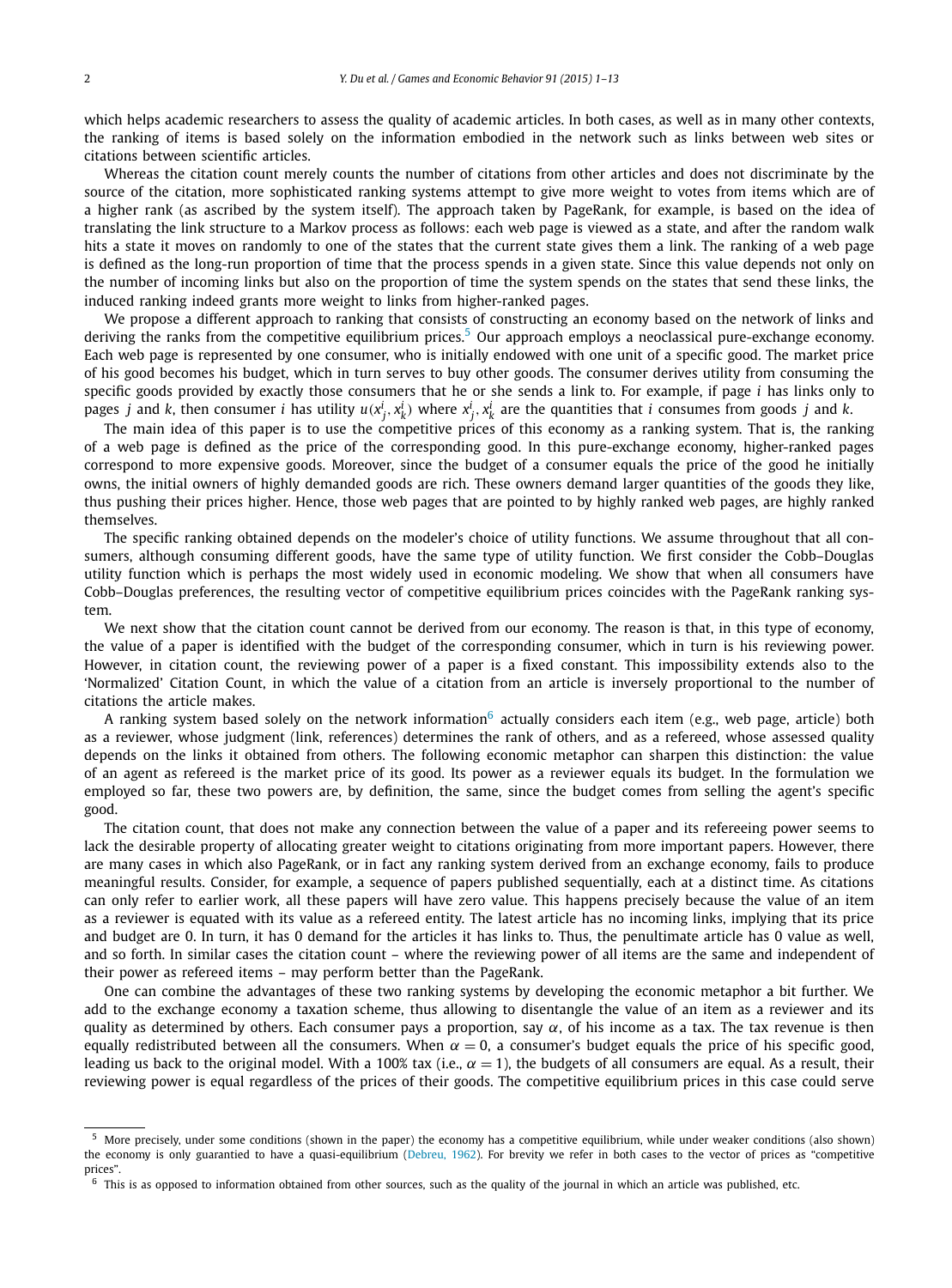as a ranking system that bears the spirit of the citation count.<sup>7</sup> By choosing a tax rate between the two extremes, one can control the extent to which the reviewing power of an item depends on its quality (as assessed by the ranking system). We show examples in which the ranking system derived from an intermediate tax seems to do better than both PageRank and the citation count.

**Related literature.** In the 1960s, Garfield introduced the first citation index for papers published in academic journals: the Science Citation Index (SCI). This index was followed by the Social Sciences Citation Index (SSCI) and later by the Arts and Humanities Citation Index (AHCI). In [1972](#page-12-0) Garfield established a ranking of scientific journals, known as Impact Factor. [Liebowitz](#page-12-0) and Palmer (1984) analyzed the impact factors of economic journals by using an iteration (impact adjusted) method, without making the mechanism explicit.

The Markov-chain approach behind PageRank has been originally proposed by Wei [\(1952\)](#page-12-0) and [Kendall \(1955\).](#page-12-0) The approach was applied to create PageRank by Brin and Page who describe the algorithm in detail in Brin and [Page \(1998\).](#page-11-0)

Another major direction that was applied in the literature has been the axiomatic approach. By postulating a number of desired requirements that the ranking system must satisfy, one attempts to identify a specific ranking. This approach was adopted by [Palacios-Huerta](#page-12-0) and Volij (2004) and Altman and [Tennenholtz](#page-11-0) (2005) who axiomatized PageRank. [Demange](#page-12-0) [\(2011\)](#page-12-0) also takes an axiomatic approach and derives an index based on treating members in the network both as referees and being refereed at the same time.

[Posner \(2000\)](#page-12-0) criticizes many ranking methods and states that 'citation analysis is not an inherently economic methodology' due to its lack of theoretical or empirical grounding. [Amir \(2002\)](#page-11-0) studies properties of various indices. The influence model of [Demange \(2011\)](#page-12-0) describes a dynamics whereby the ranking of journals affect the intensities of citations.

**Structure of the paper.** Section 2 introduces the model of an exchange economy induced by a network and derives the ranking scheme. In Section [3](#page-5-0) we show that if an exchange economy is governed by Cobb–Douglas utility maximizers, then the resulting ranking coincides with PageRank. Section [4](#page-6-0) studies the citation count and shows that it cannot be derived from an exchange economy. Section [5](#page-6-0) introduces taxation into the economy and deals with the resulting distinction between quality and refereeing power. Final remarks appear in Section [6.](#page-9-0)

#### **2. Exchange economy as a ranking system**

#### *2.1. The graph of citations*

Our initial data is a directed graph *G* with the set of nodes  $V = \{1, \ldots, n\}$  and the set of directed edges  $E \subseteq V \times V$ . Each node (vertex) represents a web page (or an article) and each directed edge  $(i, j) \in E$  represents a link (or citation) from web page *i* to web page *j*. We refer to  $(i, j) \in E$  as '*i* has a link to *j*', '*i* cites *j*', '*j* is cited by *i*' and alike. It is also useful to define the coincidence matrix  $\Pi = (\pi_{ij})_{ij}$  in which  $\pi_{ij} = 1$  if  $(i, j) \in E$  and  $\pi_{ij} = 0$ , otherwise. Denote by  $I(i) = \{j :~ (j, i) \in E\}$ the set of nodes sending links to *i* (incoming links to *i*) and by  $O(i) = \{j : (i, j) \in E\}$  the set of the nodes that *i* has a link to (outgoing links from *i*). Denote the cardinality of  $O(i)$  by  $c(i)$ .

In case the graph *G* has a node *i* that has no outgoing links  $(O(i) = \emptyset)$ , we modify the graph by adding to this node a self link *(i,i)*. To save on notation we abuse notation and refer to the modified graph also as *G*. Thus, in the modified graph every node has at least one outgoing link (i.e., for every  $i \in V$ ,  $O(i) \neq \emptyset$ ).

A ranking system is a function from such directed graphs to vectors of valuations, one coordinate for each node.

#### *2.2. Connectedness and irreducibility*

We say that there is a path from i to j if there is a sequence of edges,  $(i, i_1), (i_1, i_2), \ldots, (i_{k-1}, i_k), (i_k, j)$  in E. The graph *G* is *connected* if for every *i*,  $j \in G$  there is either a path from *i* to *j* or from *j* to *i*.

#### **Assumption 1.** The graph *G* is connected.

In Section [6](#page-9-0) we explain how our results are extended to the case of non-connected graphs. Note that in a connected graph there can be at most one node with no outgoing links (sink). Thus, we have added, at most, one self link.

For any node *i* define  $V(i)$  to be the set of all nodes *j* such that there is a path from *i* to *j*. The set  $V(i)$  is non-empty for every  $i \in V$ . Note that if there is a path from i to j, then  $V(j) \subseteq V(i)$ . The set  $V^* = \bigcap_{i \in V} V(i)$  is the recurrent component of *G*. A node in  $V^*$  is called *recurrent* and in  $V \setminus V^*$  *transient*. Note that for every node  $i \in V$  and any recurrent node  $j \in V^*$ there is a path from *i* to *j*. Since *G* is connected and  $V(i) \neq \emptyset$ , we have:

 $<sup>7</sup>$  What is actually obtained is a normalized citation count, in which any article obtains an allotment of one unit to be equally shared between all the</sup> articles it cites. The normalized citation count of an article is then the sum of all the (normalized) citations it obtains. A similar idea applied to clusters of papers, based on their field, was proposed by Moed et [al. \(1995\)](#page-12-0) and applied by the University of Leiden.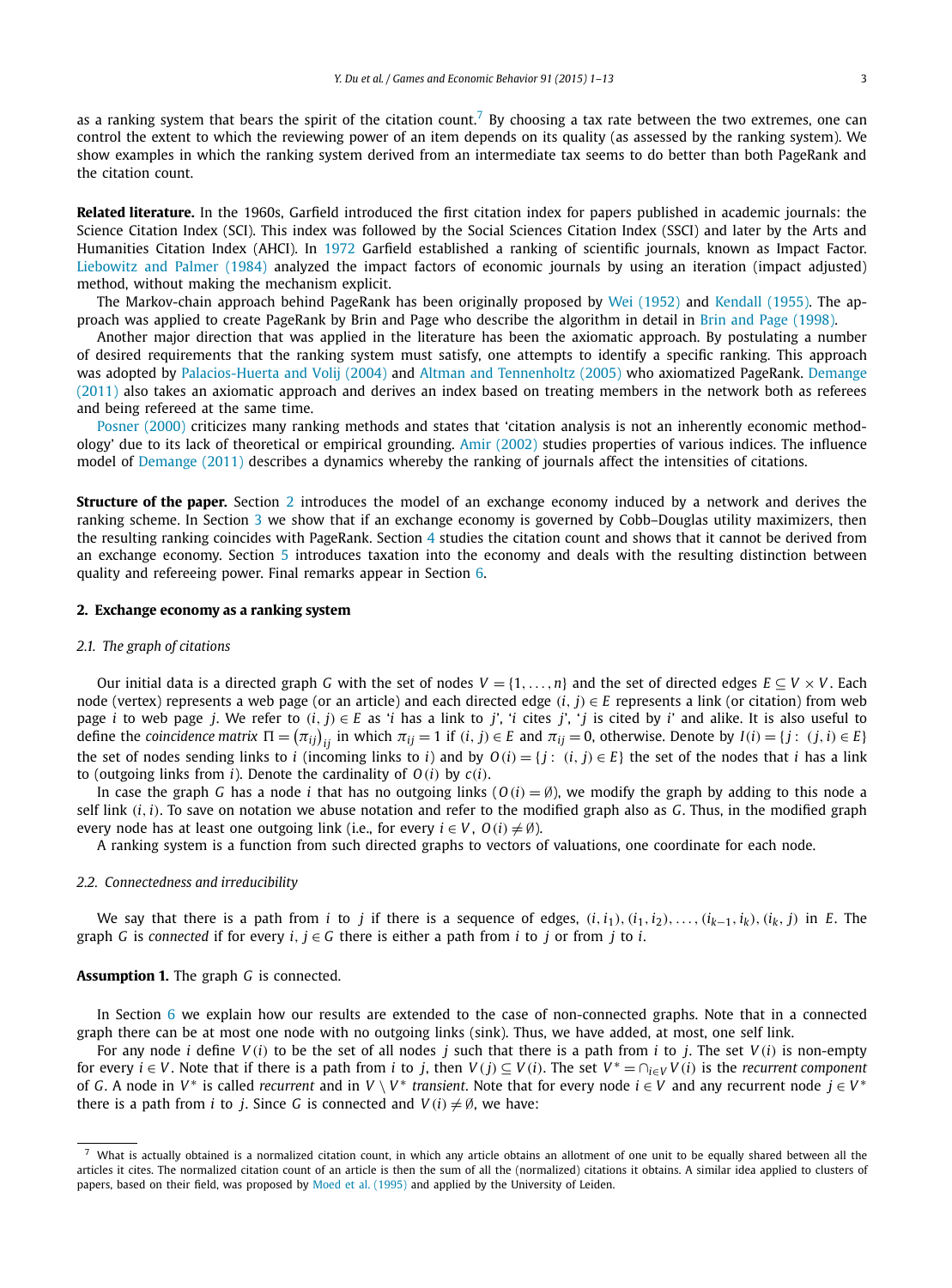### <span id="page-3-0"></span>**Lemma 1.** *The graph G has recurrent nodes (i.e., the irreducible component V* <sup>∗</sup> *is nonempty).*

All the proofs are deferred to [Appendix A.](#page-9-0)

We say that the graph is *irreducible* if all the nodes are recurrent (i.e.,  $V = V^*$ ). In words, the graph is irreducible if for every two nodes there are paths connecting them is both directions.

#### *2.3. The "governing" utility function*

The second element needed in order to define the exchange economy is a set of utility functions  ${u^k}_{k=1,\ldots,n}$  where  $u^k:\mathbb{R}^k_+\to\mathbb{R}$  will be the utility function of a consumer who interested in consuming  $k$  out of the  $n$  goods. For convenience, we use the normalization  $u^k(\vec{0}) = 0$  for every  $k(\vec{0})$  being the zero vector). Throughout, we impose the following restrictions on the utility functions:

#### **Assumption 2.** For every *k*, the function  $u^k$  is

- Continuous.
- Non-degenerate: There is at least one bundle *x* such that  $u^{k}(x) > 0$ .
- Quasi-concave: For any *x*, the set  $\{v: u^k(v) > u^k(x)\}$  is convex.
- Satisfies an Inada condition: For every  $x \neq 0$  in the boundary<sup>8</sup> of  $\mathbb{R}^k_+$  and every  $M > 0$  there is  $\varepsilon > 0$  such that<sup>9</sup>  $u^k(x - M\varepsilon \cdot x^+ + \varepsilon \cdot x^0) > u^k(x)$  and  $x - M\varepsilon \cdot x^+ + \varepsilon \cdot x^0 \ge 0$ .
- Conditionally increasing: For every  $x \in \mathbb{R}^k_+$  and j, the function<sup>10</sup>  $f(d) = u^k(x^{-j}, d)$  is either constant or strictly increasing.

The first three conditions are rather standard. The Inada condition states that for any  $x\neq 0$  in the boundary of  $\R_{+}^k$ the "MRS" between the goods with zero quantity and those with positive quantities tends to infinity. The purpose of this condition is to ensure that a consumer purchases a positive amount of every good on his domain. Conditionally increasing means that, keeping the quantities of all goods but *j* unchanged, utility is either constant in the quantity of good *j* or strictly increasing in this quantity.

#### *2.4. The induced exchange economy*

We now construct the *u*-exchange-economy induced by the graph *G*. There are *n* consumers, one for each node. There are also *n* distinct goods. Consumer *i* has an initial endowment of one unit of good *i*. The utility of consumer *i* with set of outgoing links  $O(i)$  is  $u^{c(i)}((x_i^j)_{i\in O(i)})$ . Thus, his utility depends on the quantities that he consumes from the  $c(i)$  goods that correspond to the vertices he has links to; he is not interested in consuming other goods.

#### *2.5. Competitive equilibrium and quasi-equilibrium*

We intend to base our ranking of web pages on the equilibrium prices of the goods in the *u*-exchange-economy. We show below that if the graph is irreducible, then a competitive equilibrium exists and all prices are positive. However, if this is not the case, then there are graphs and utility functions for which a competitive equilibrium fails to exist. Roughly, the reason is that there are consumers whose budget is zero and some of the goods they consume have zero price. With positive marginal utility from consuming the zero-priced goods, they will demand large amounts without violating their budget constraint, therefore leading demand to exceed supply.<sup>11</sup> Yet, in such cases we can still apply Debreu's weaker notion of quasi-equilibrium (see [Debreu,](#page-12-0) 1962), which does exist.

As in a competitive equilibrium, also in a quasi-equilibrium aggregate demand equals aggregate supply, and consumers must choose, among all the baskets of goods that they can afford, the one that maximizes their utility. However, the second requirement is less strict and applies only to consumers with positive budget; consumers whose initial basket is worth zero at the equilibrium prices are not required to maximize their utility and consume only leftovers. Formally,

<sup>8</sup> That is, *x* has zero coordinates.

<sup>&</sup>lt;sup>9</sup> We denote by  $x^+$  and  $x^0$  the indicator functions of the positive and the zero coordinates of x:  $x_j^+ = 1$  iff  $x_j > 0$  and  $x_j^0 = 1$  iff  $x_j = 0$ .

<sup>10</sup> *(x*<sup>−</sup> *<sup>j</sup> ,d)* is the vector that coincides with *x* on all the coordinates but *j* and equals to *d* on the *j*-th coordinate.

<sup>11</sup> As an example consider a graph with nodes 1, 2, 3 and edges (1*,* 2) and (2*,* 3), and the induced economy with Cobb–Douglas utility functions. In this economy, node 1 should have price 0, since its good does not get any demand. Since the budget of node 1 is 0, the price of the good 2 is also 0. But then 1 will consume unbounded amounts of good 2. This will make a competitive equilibrium fail to exist.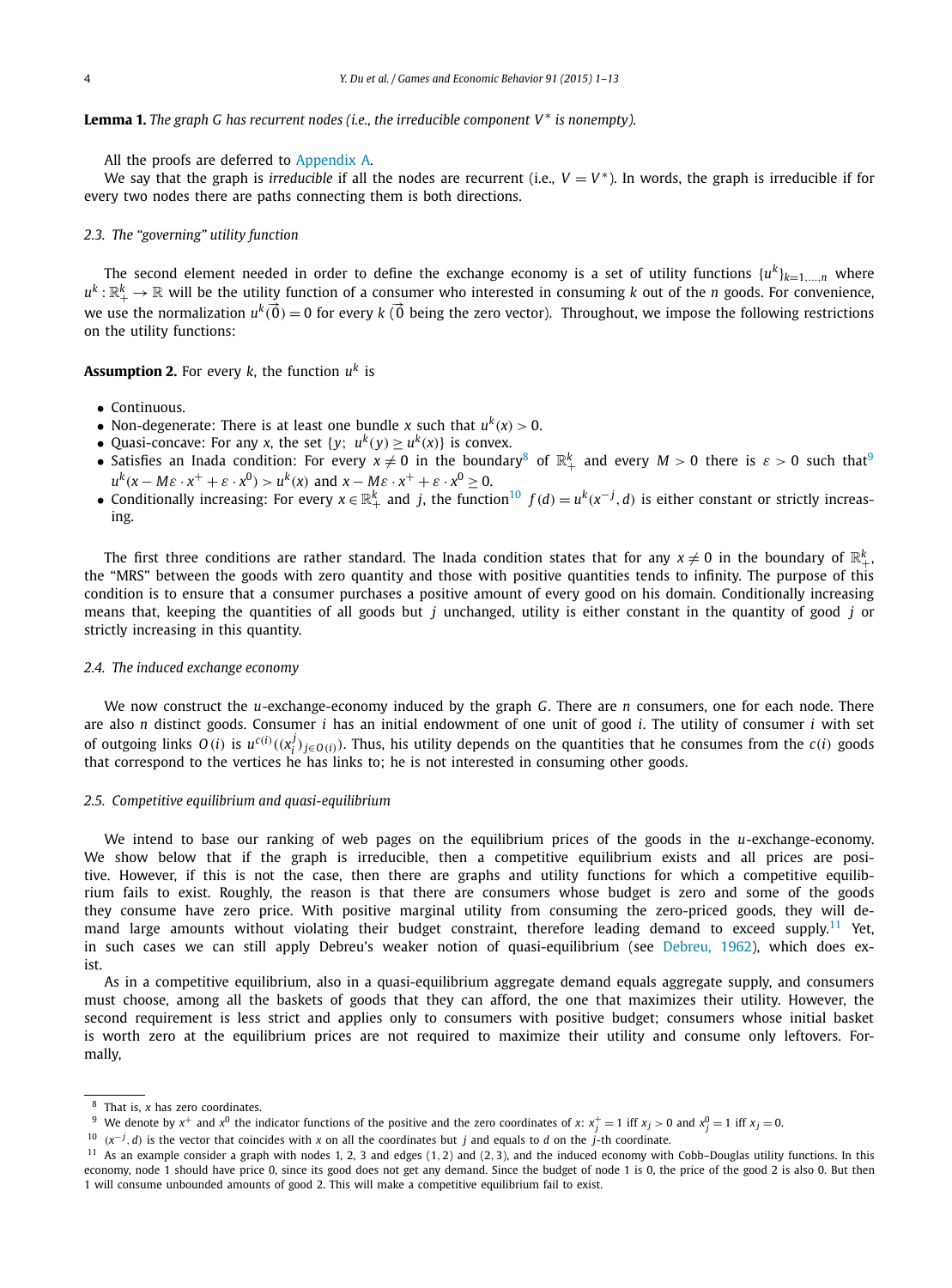<span id="page-4-0"></span>**Definition 1.** Consider the *u*-exchange-economy induced by the graph G where  $x_i = (x_i^j)_{j \in O(i)} \in \mathbb{R}^{O(i)}$  is the basket consumed by consumer *i* and *p* is a nonzero vector in  $\mathbb{R}^n_+$ . A tuple  $(x; p)$  is:

A *competitive equilibrium* if

- (1) All consumers maximize their utility:  $y_i \in \mathbb{R}^{O(i)}$  and  $u^{c(i)}(y_i) > u^{c(i)}(x_i)$  imply  $\sum_{j; j \in O(i)} p_j y_i^j > p_i$ ; and
- (2) All markets clear: For every good *j*,  $\sum_{i; j \in O(i)} x_i^j \leq 1$ .

A *quasi-equilibrium* if

- (1') Consumers with positive budgets maximize their utility: For every *i* with  $p_i>0$ ,  $y_i\in\mathbb{R}^{O(i)}$  and  $u^{c(i)}(y_i)>u^{c(i)}(x_i)$  $\sum_{j; j \in O(i)} p_j y_i^j > p_i;$
- (2) All markets clear: For every good *j*,  $\sum_{i; j \in O(i)} x_i^j \leq 1$ .

Note that since (1) is more restrictive that (1'), every competitive equilibrium is a quasi-equilibrium. The following proposition states that under the conditions stated above, quasi-equilibrium exists. A sketch of the proof, which is rather standard but not identical to any other in the literature, is provided in [Appendix A.](#page-9-0)

#### **Proposition 1.** *A quasi-equilibrium exists.*

The following proposition and corollary state that for irreducible graphs, i.e., when all nodes are recurrent, the two equilibrium notions coincide:

**Proposition 2.** For every quasi-equilibrium  $(x, p)$  in the *u*-exchange-economy,  $p_i > 0$  iff *i* is recurrent.

Corollary 1. If the graph is irreducible then any quasi-equilibrium is a competitive equilibrium. In particular, a competitive equilibrium *exists.*

Since in some interesting applications graphs are not irreducible, we state all the results in the reminder of the paper without this assumption and thus employ the weaker solution concept of quasi-equilibrium. Yet, whenever the conditions of Corollary 1 hold, then in each of the results one can replace "quasi-equilibrium" by "competitive equilibrium".

#### *2.6. Economy-based ranking*

Our ranking system is based on quasi-equilibrium prices (or competitive prices if a competitive equilibrium exists). We define the rank, or quality, of node *i* as the price of the corresponding good *pi* in the (quasi- or competitive) equilibrium. Since a quasi-equilibrium always exists, the definition is non-empty. However, since a (quasi- or competitive) equilibrium is in general not unique, our approach might generate multiple rankings. In the sequel we look for utility functions and network structures that generate a unique equilibrium and thereby a uniquely defined ranking.

Different utility functions typically produce different rankings. Thus, the exchange economy could serve as a mechanism that generates different ranking systems. By simply 'plugging in' different utility functions the exchange economy produces different rankings. It is important to note though that whatever the utility function, the budget of consumer *i* coincides with the price of good *i*. Moreover, this price depends on the individual purchasing power of its consumers, which coincides with the prices of their own goods. The latter, on their part, depend on the purchasing power of their own consumers, and so forth. Hence, the price of a good depends on the entire network's structure. In particular, a good consumed by a rich consumer (i.e., one who initially owns an expensive good) is likely to be expensive itself.

#### *2.7. Symmetry and anonymity*

A desirable property of the ranking system is that any difference between items in their induced ranking stems only from the structure of links and is not imposed by the utility function. Thus, while not needed for the results above, it is natural to further assume that the utility functions are symmetric:

• Symmetry assumption:  $u^k(x) = u^k(\pi(x))$  for any *k*-vector of goods x and any permutation  $\pi$  of the *k* goods.

Symmetry implies that a consumer's utility depends only on the quantities of the goods consumed and not on their identity; moreover, all the consumers who are interested in *k* goods have the same utility function. Symmetry, however, yields only partial anonymity. While it implies that consumers who are interested in the same number of goods *k* must have the same utility function  $u^k$ , it does not impose any relation between  $u^{\ell}$  and  $u^m$  for  $\ell \neq m$ .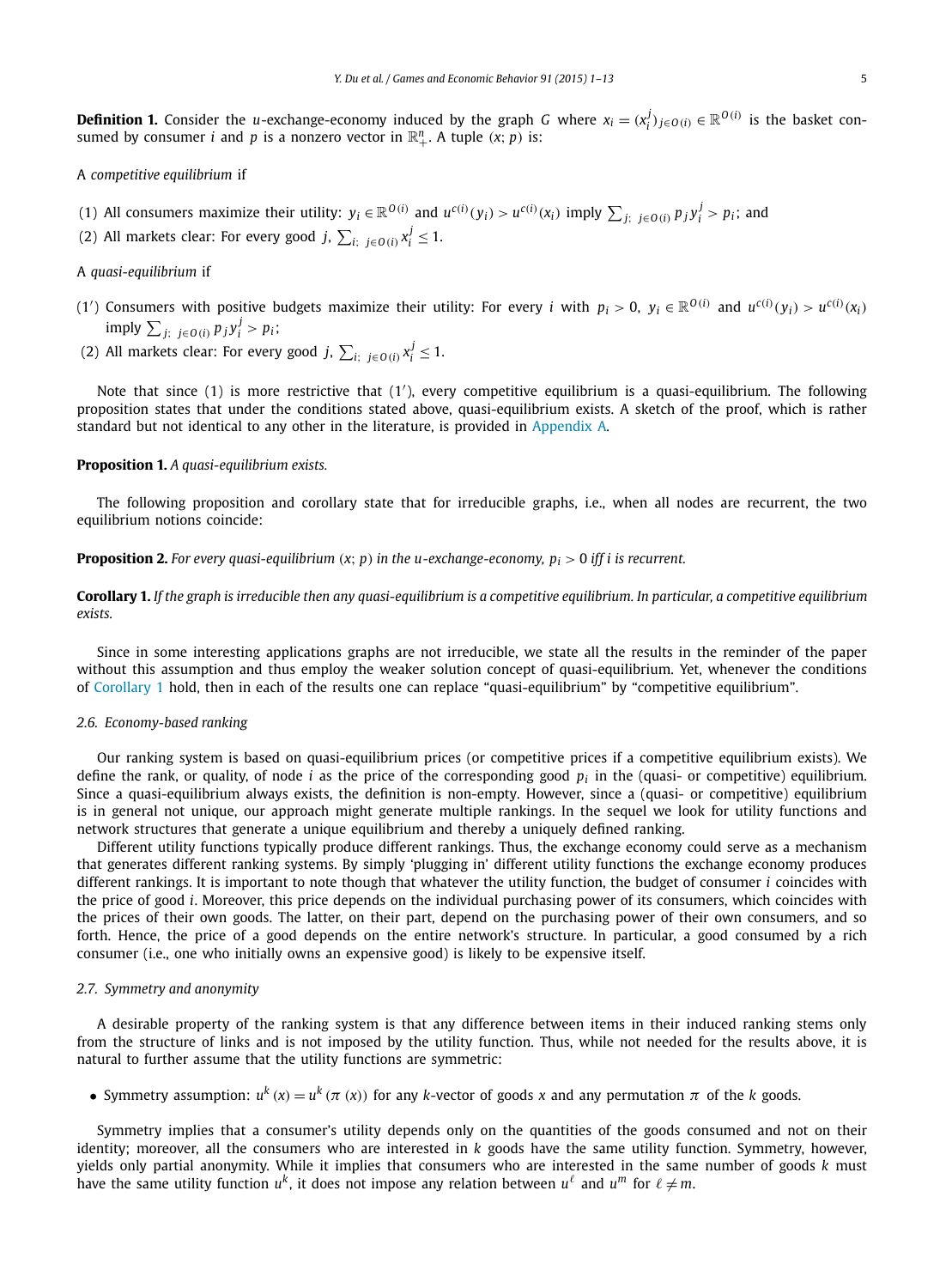<span id="page-5-0"></span>Nevertheless, in all the concrete examples we study (e.g., Cobb–Douglas, minimum, CES) the utility functions employed induce the same consumption patterns across all consumers, regardless of the number of goods they consume. We discuss additional possible restrictions on the utility function in the concluding comments (Section [6\)](#page-9-0).

#### **3. Cobb–Douglas utility yields Google's ranking**

In this section we illustrate the main idea using the Cobb–Douglas utility function and show the connection with Google's PageRank.

#### *3.1. PageRank in detail*

Google's ranking, known as PageRank, attempts to capture not only the number of links a site receives from others, but also the significance of each link. The rank of a site depends on the values of the links it receives, where the value of a link is determined by the rank of the site that gave the link (divided by the number of links coming out from that site). The approach taken by Brin and [Page \(1998\)](#page-11-0) to tackle the circular definition, is to transform the link data into a Markov chain; PageRank then takes the ranks from the resulting invariant distribution. We now describe their methodology in detail.

Let the set of states of the Markov chain be *V* . The probability of transition from state *i* to state *j*, denoted *mij* , is defined by:

$$
m_{ij} = \frac{\pi_{ij}}{c(i)}.\tag{1}
$$

In words, the total probability to exit state *i* is equally divided between all the vertices *j* to which *i* refers. Note that *mij* is well defined. Denote by *M* the transition matrix  $(m_{ij})_{(i,j)\in V\times V}$ .

PageRank is based on an invariant distribution of *M*. Suppose that *p* is a distribution over *V*, that is,  $p \in \Delta(V)$ . We say that *p* is an *invariant distribution* of *M*, if

 $pM = p$ . (2)

The interpretation of *p*, which makes it a good candidate for ranking, is that the probability *pi* assigned to *i* by the distribution *p* is the frequency in which state *i* is visited by the system, when run for a long period of time.

A technical comment is due here. Typically, since *M* might not be ergodic, there could be a few invariant distributions. In practice, *M* is slightly perturbed in order to make all its transition probabilities strictly positive. Brin and [Page \(1998\)](#page-11-0) make use of the "damping factor" technique to make the matrix ergodic, which guarantees uniqueness of its invariant distribution. Later on (in Section [5.2\)](#page-8-0) we propose an alternative way of guaranteeing uniqueness other than perturbing the matrix.

**Example 1.** Consider the following graph with 3 nodes:



**Fig. 1.** Example 1.

The coincidence and transition matrices are:

$$
\Pi = \begin{pmatrix} 0 & 1 & 1 \\ 0 & 0 & 1 \\ 1 & 1 & 0 \end{pmatrix} \qquad M = \begin{pmatrix} 0 & 1/2 & 1/2 \\ 0 & 0 & 1 \\ 1/2 & 1/2 & 0 \end{pmatrix}
$$

There is only one vector whose coordinates sum up to 1 that satisfies Eq. (2), which is  $p = (2/9, 3/9, 4/9)$ . Indeed,

$$
(2/9, 3/9, 4/9)
$$
 $\begin{pmatrix} 0 & 1/2 & 1/2 \\ 0 & 0 & 1 \\ 1/2 & 1/2 & 0 \end{pmatrix}$  =  $(2/9, 3/9, 4/9)$ .

#### *3.2. The Cobb–Douglas economy*

Let *u* be the symmetric Cobb–Douglas utility function, and consider the *u*-exchange-economy defined above. That is, *i*'s utility is the product of the quantities he consumes from all the goods in  $O(i)$ :

$$
u_i^{c(i)}(x) = \Pi_{j \in O(i)} x_j,\tag{3}
$$

where  $x \in \mathbb{R}_+^{\mathbb{O}(i)}$ , and  $x_i$  is the quantity of good *j* in basket *x*. We denote this economy by  $E(\Pi, \text{CD})$ .

$$
(\mathbf{3})
$$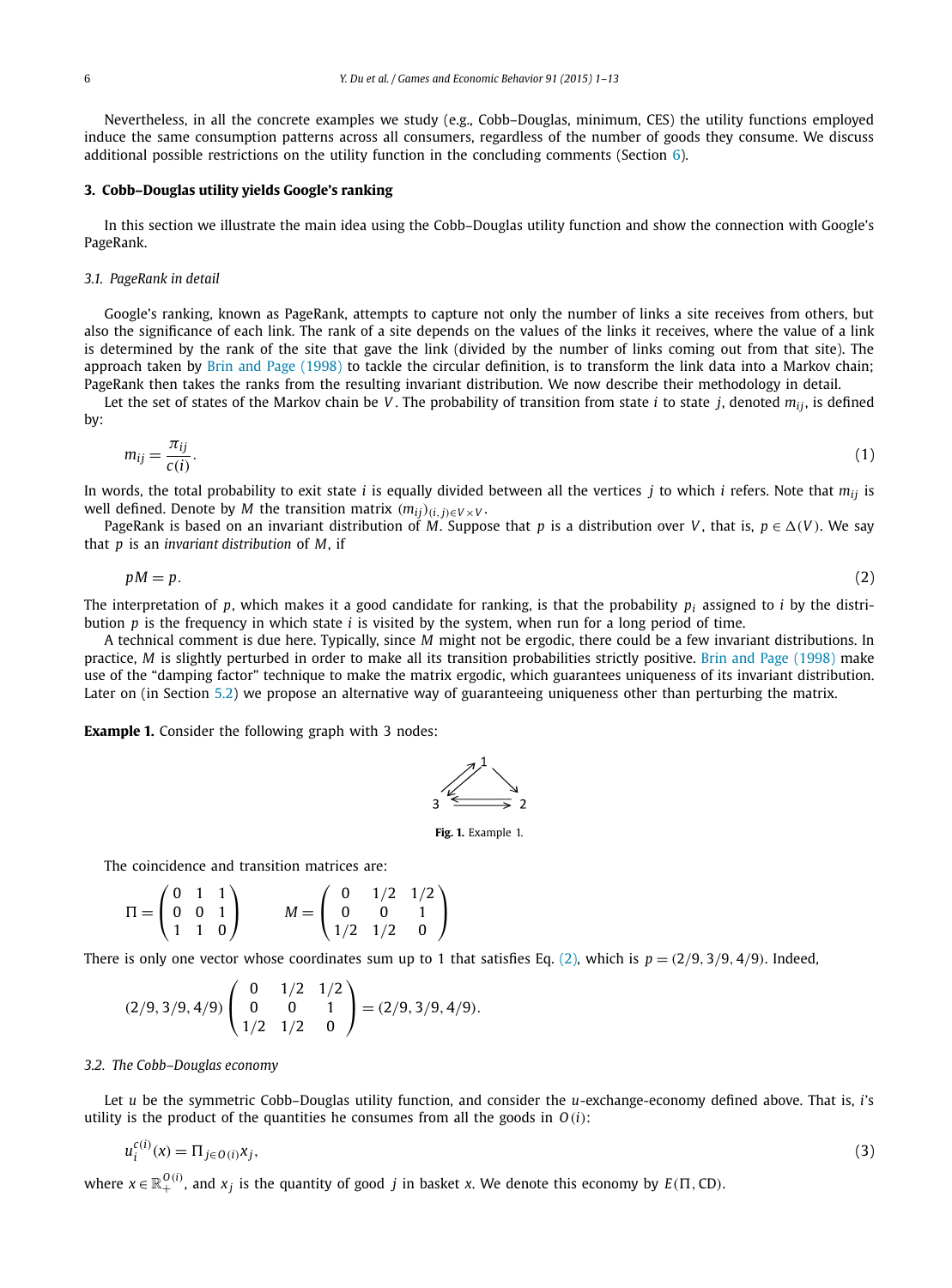<span id="page-6-0"></span>The following proposition states that there is a unique normalized vector of quasi-equilibrium prices and this vector coincides with PageRank.

**Proposition 3.** There is a unique quasi-equilibrium price system of in  $E(\Pi, CD)$ , denoted p. Moreover, pM = p and it coincides with *PageRank or the Invariant Method.*

**Remark 1.** [Eaves \(1985\)](#page-12-0) showed that the computation of an equilibrium for a Cobb–Douglas market can be reduced to solving a linear equation system. Although it was not explicitly claimed in [Eaves \(1985\),](#page-12-0) Eaves's result implies that an equilibrium of a Cobb–Douglas market actually corresponds to a principal eigenvector of a stochastic matrix. In Proposition 3, we show the reverse direction of Eaves' reduction. That is, a principal eigenvector of a stochastic matrix corresponds to an equilibrium of a special Cobb–Douglas economy.

#### **4. The citation count method**

A common ranking method of a scientific paper is the citation count (CC), which simply counts the number of citations it received from other papers. This method does not take into consideration the ranking of the citing paper nor its venue. One can also define a modified version of this method, in which a citation from an article that makes *n* citations is counted as 1*/n* rather than 1. Thus, each article has the same reviewing power independently of the number of citation it makes. We call this the Normalized Citation Count, henceforth NCC.<sup>12</sup>

Proposition 4. There is no utility function u such that the quasi-equilibrium price system of the u-exchange-economy coincides with *CC (NCC) for every irreducible citations graph.*

It is clear, but still worth noting, that since there is no exchange economy whose quasi-equilibrium prices coincide with CC or with NCC on the set of all irreducible graphs, this statement holds true on the larger set of all connected graphs.

The reason why the citation count cannot be captured by an exchange economy is that it makes a complete separation between an item's rank and its refereeing power. That is, the value of a link from item *i* is independent of *i*'s rank. In our exchange economy demand from a 'richer' consumer, ceteris paribus, has a higher impact on a good's price. One may view this result as an argument against the use of the citation count (whether normalized or not).

**Remark 2.** The CC and NCC can be obtained as an equilibrium of another exchange economy, called the Fisher economy [\(Nisan](#page-12-0) et al., 2008). In this economy each node of the graph is represented by two consumers: one who has one unit of a specific good (like in the economy above) and derives utility only from "gold" and a second one, with Cobb–Douglas utilities, who has an initial endowment of "gold" (for the CC method, the initial endowment is *k* units if the item has *k* references, while for the NCC method, the initial endowment is 1 unit). By a similar argument to that in the proof of Proposition 3, it is straightforward to see that the equilibrium price of goods is corresponding to the CC or NCC. The key difference between a ranking based on the Fisher economy and a ranking based on *u*-exchange-economy is that in a Fisher economy the referencing power of a consumer is fixed, while in a *u*-exchange-economy the referencing power of a consumer is based on its authority rank, i.e., the price of his good.

#### **5. Quality and refereeing power**

Any ranking systems induced by an exchange economy equates, by definition, the refereeing power of a paper with its quality (its rank). The reason is that the price of good *i*, which is identified as *i*'s rank, becomes the budget of consumer *i*. This budget is then split between the papers that *i* cites, so it is exactly *i*'s refereeing power. By contrast, the citation count disregards completely the rank of an article when it determines its refereeing power. In the CC, a citation from any article has the same importance. In the NCC, the weight of a citation from an article is also independent of its rank, but decreases with the number of citations an article makes. In this section we introduce a new element – taxation – that allows to control the extent to which the price and the budget of *i* are tied to each other.

#### *5.1. Ranking induced by an exchange economy with taxes*

We add the following taxation scheme: every consumer is required to pay a fraction  $\alpha$  of his income as a tax, and receives back 1*/n* of the total tax revenue as a lump sum transfer.

The purpose of the tax is to allow a separation between the rank of an item as evaluated by others (i.e., the *price* of its specific good) and its reviewing power (the *budget* of its representing consumer). Without the tax, the two coincide. With a 100% tax rate, the reviewing power of all articles coincide, regardless of their ranking, because all have the same budget

<sup>&</sup>lt;sup>12</sup> The NCC can be helpful in comparing articles coming from different fields, as these often differ in the average length of their citations' lists.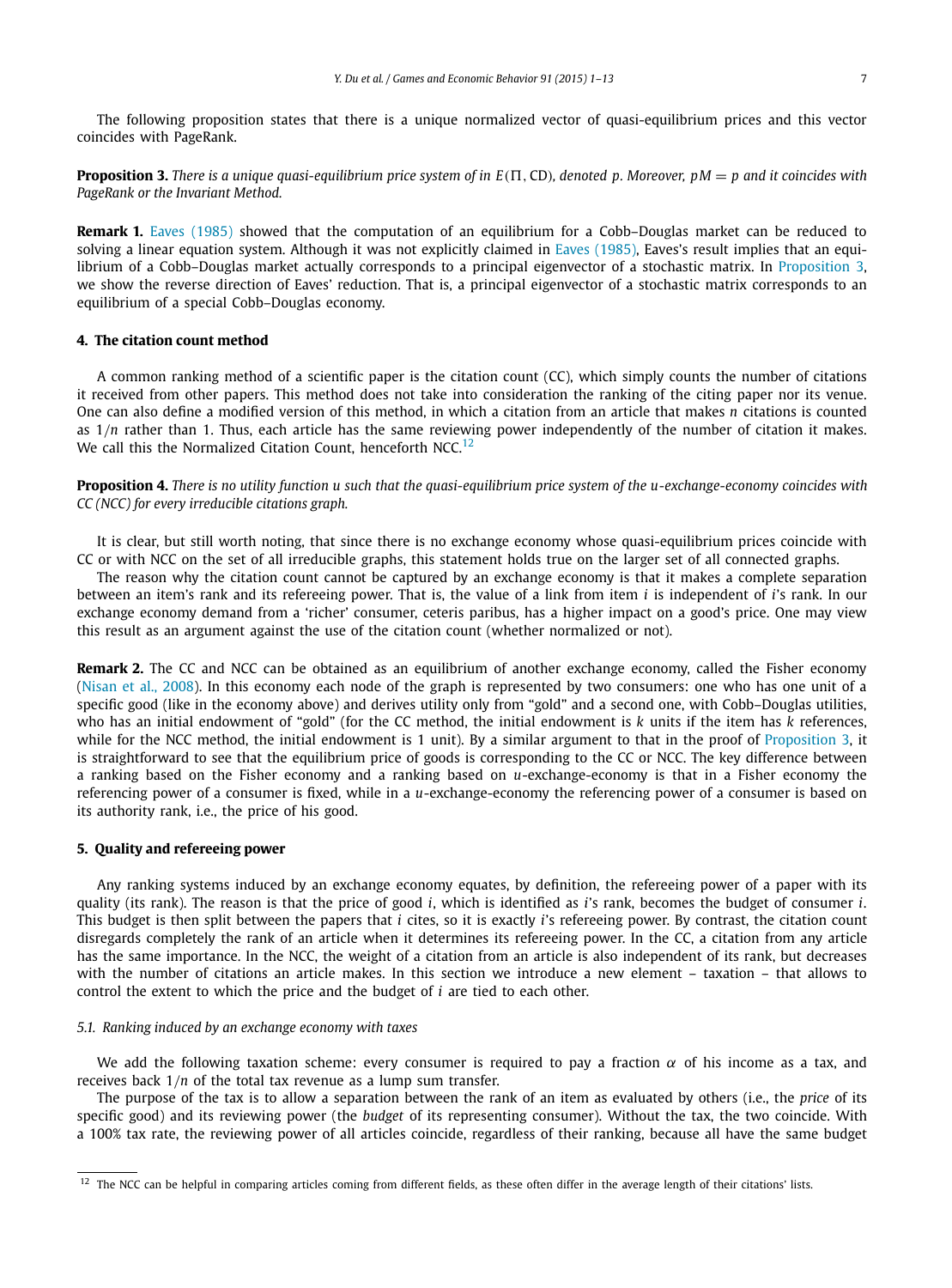<span id="page-7-0"></span>(1*/n* of the tax revenue). In this case the induced ranking system is the Normalized Citation Count, namely, every article has the same budget, and this budget is equally split between the articles it cites. Hence, the money each article (consumer) gets amounts to the sum of all its normalized citations. By fixing a tax rate in-between the two extremes, one could attain control over the extent of the entanglement or disentanglement between the reviewing power and the ranking of an item.

With tax *α*, agent *i*'s budget comes from two sources. The first is from the redistribution of the tax revenue, which amounts to  $\frac{\alpha}{n}$ . The second part is the net income received from selling the agent's endowment:  $(1 - \alpha)p_i$ . Thus, the total budget of consumer *i* is

$$
q_i = (1 - \alpha)p_i + \alpha/n. \tag{4}
$$

Multiplying the vector of budgets by the matrix *M* yields the agents' expenditures on the different goods in equilibrium. Since the supply of each good is unitary, this equals the vector of equilibrium prices. Thus, in the Cobb–Douglas case with tax rate  $\alpha$ , the resulting competitive equilibrium price system *p* satisfies (compare with Eq. [\(2\)\)](#page-5-0)

$$
\left(\alpha \cdot \left(\frac{1}{n}, \dots, \frac{1}{n}\right) + (1 - \alpha)p\right)M = p. \tag{5}
$$

In order to receive a clearer picture of the effect of taxation, consider the following example that deals with articles of two generations: two old papers, denoted 2*a,* 2*b*, and two young ones, denoted 1*a,* 1*b*. The two articles in each generation cite each other, and one of the younger generation makes an intergenerational citation and cites an article from the old generation.

**Example 2.** Four items,  $V = \{1a, 1b, 2a, 2b\}$ , have citations given by

*E* = {*(*1*a,* 1*b),(*1*b,* 1*a),(*2*a,* 2*b),(*2*b,* 2*a),(*2*a,* 1*a)*}*.*



**Fig. 2.** Two generations.

The rankings provided by the various systems are shown in the following table:

| Ranking system | Economy                                                                                | $p_{1a}$ , $p_{1b}$ , $p_{2a}$ , $p_{2b}$                          |
|----------------|----------------------------------------------------------------------------------------|--------------------------------------------------------------------|
| PageRank       | Any exchange economy without<br>tax $(\alpha = 0)$ (except for perfect<br>substitutes) | $\frac{1}{2}$ , $\frac{1}{2}$ , 0, 0                               |
|                | CD with tax $\alpha = 0.5$                                                             | $\frac{11}{28}$ , $\frac{9}{28}$ , $\frac{5}{28}$ , $\frac{3}{28}$ |
| <b>NCC</b>     | CD with tax $\alpha = 1$                                                               | $\frac{3}{8}, \frac{2}{8}, \frac{2}{8}, \frac{1}{8}$               |
| <sub>CC</sub>  | <b>NONE</b>                                                                            | $\frac{2}{5}, \frac{1}{5}, \frac{1}{5}, \frac{1}{5}$               |

Indeed, the articles of the old generation *(*1*a,* 1*b)* are more important, since they receive a citation from the younger generation *(*2*a,* 2*b)* and not vice versa. However, giving the articles of the younger generation a rank of 0 makes PageRank too extreme in differentiating between the two generations. Moreover, since the younger generation has 0 rank, its refereeing power is also 0, and thus article 1*a* has the same rank as 1*b* (1*/*2), even though the former enjoys an additional citation.

The CC does grant positive ranking to the articles of the younger generation, and it also differentiates between the two articles of the old generation. However, it does not differentiate between 2*a* and 2*b*, even though – while each of them cites the other – 2*b* enjoys only part of the citations of 2*a* and 2*a* enjoys all the citations of 2*b*.

The NCC does take this last argument into consideration, and gives 2*a* a rank higher than that of 2*b*. But like the CC, article 1*b*, which receives a unique link from the most important article 1*a*, has the same rank as 2*a*, which has a unique link from the least important article 2*b*.

The economy with an intermediate tax rate does succeed to grant appropriate ranking to all the articles: the old generation has a higher ranking than that of the young one, and the articles are properly ranked within each generation as well.

While in the above example the tax rate affects only the cardinal ranking, this is not the general case. The following example shows that different tax rates may induce different ordinal rankings: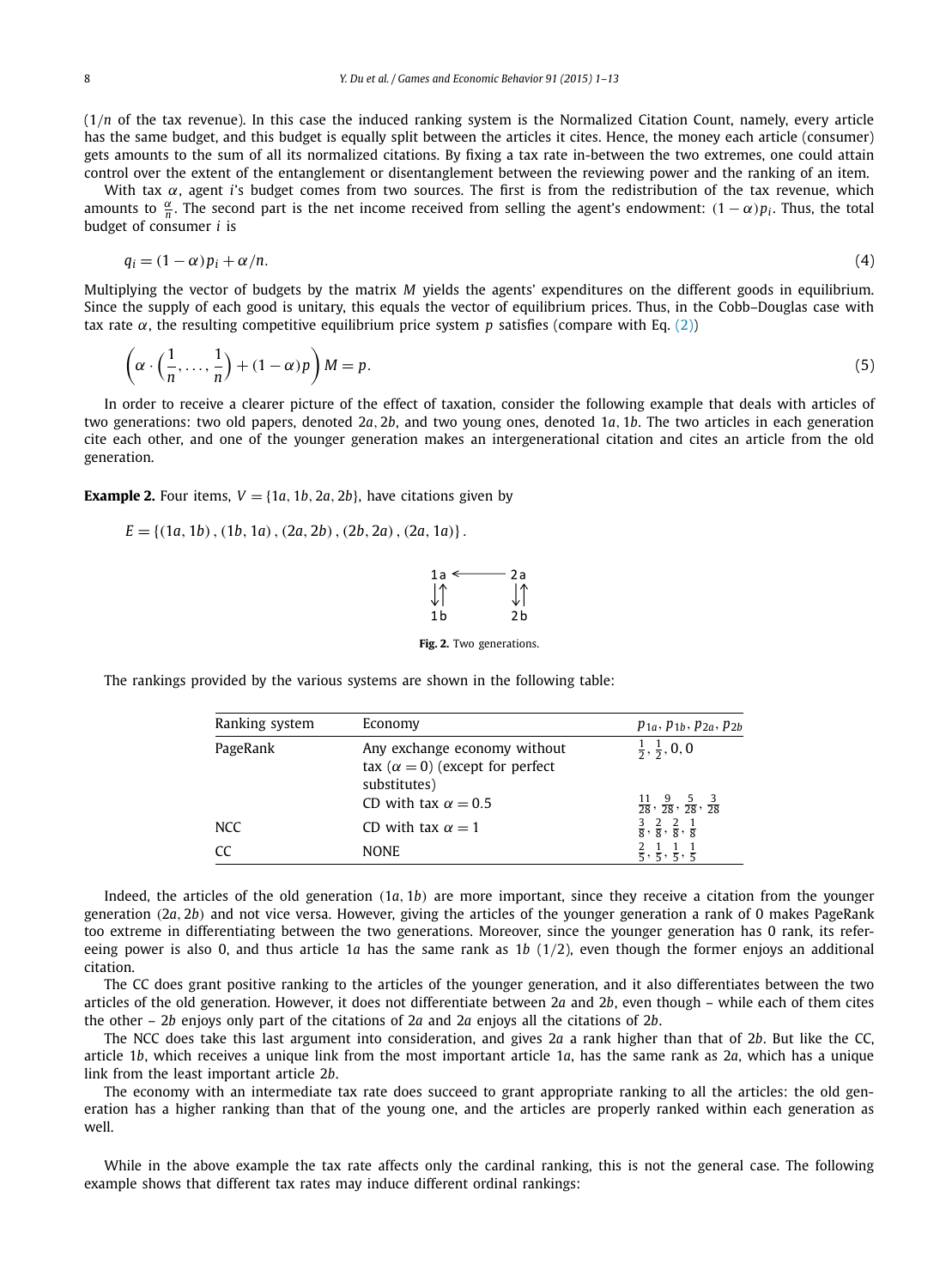<span id="page-8-0"></span>**Example 3.** Consider the following variation of [Example 1,](#page-5-0) with Cobb–Douglas preferences and tax *α*:



**Fig. 3.** Node No. 4 is added to [Fig. 1.](#page-5-0)

With no tax ( $\alpha = 0$ ), we have  $p_4 = 0$ , and thus the prices of the other node remain the same as before:  $p_1 = \frac{2}{9}$ ,  $p_2 = \frac{3}{9}$ ,  $p_3 = \frac{4}{9}$ . In particular, the price of node 3 is strictly higher than that of node 2. With tax  $\alpha = 1$  we obtain the NCC, and the price of node 2 (which receives  $1+\frac{1}{2}+\frac{1}{2}$  normalized citations) is strictly higher than that of node 3 (which receives only  $1+\frac{1}{2}$  normalized citations). Thus, by changing the tax rate, the ordinal ranking of nodes 2 and 3 is reversed.

#### *5.2. An alternative approach: adding a government node*

Consider the budget vector in the case of Cobb–Douglas utilities (recall Eq.  $(4)$ ). It can be calculated using the eigenvector idea. Consider the original *n* states and the transition probability matrix *M*. Now we add another state that represents, say, the government. We introduce a new Markov matrix that depends on the tax rate  $\alpha$ , denoted  $T(\alpha)$ , applied now to  $n+1$ states: *n* original ones plus the newly added state.

The probability  $T_{ij}$  of moving from *i* to *j*, where *i*,  $j \le n$ , is  $(1-\alpha)m_{ij}$ , while  $T_{ij} = \alpha$  when  $i < j = n + 1$ . In other words, the probability of moving to  $n + 1$  is always  $\alpha$  and the remaining probability is divided proportionally to the probabilities in *M*. Finally, the probability of moving from  $n + 1$  to  $j$  ( $j < n$ ) is always  $1/n$ . Formally, let

$$
T(\alpha) = \begin{pmatrix} \alpha \\ \vdots \\ \alpha \\ \alpha \\ 1/n \end{pmatrix}
$$
 (6)

The idea of adding a state has two advantages. First, for every Markov matrix *M*, the matrix *T (α)* is ergodic and therefore there is no need to perturb the probability in *M* in order to obtain ergodicity. Thus, uniqueness of an invariant distribution of  $T(\alpha)$  is automatically guaranteed. The second advantage is that the algorithm that finds the invariant distribution in the same way as in the PageRank, could find the equilibrium prices with tax, if applied to  $T(\alpha)$ , rather than to *M*.

The following proposition summarizes the relation between the price vector and that of the budgets. It also states the existence and uniqueness of a competitive equilibrium. While the mathematical derivations have close relations to existing results in the computer science literature (see, e.g., [Langville](#page-12-0) et al., 2003), the focus here is on the economic interpretation in terms of our model.

**Proposition 5.** Suppose that the tax rate is  $0 < \alpha < 1$ . Let G be a graph, M be the matrix defined in Eq. [\(1\)](#page-5-0) and T the one defined in *Eq. (6). Then,*

- (i) There is a unique invariant distribution of  $T(\alpha)$ , denoted  $q = (q_1, \ldots, q_{n+1})$ , which corresponds to the budget of each agent in *equilibrium;*
- (ii)  $p=\frac{(1+\alpha)(q_1,...,q_n)-\alpha(\frac{1}{n},..., \frac{1}{n})}{1-\alpha}$  is an equilibrium price vector of the exchange economy ruled by Cobb-Douglas utilities and tax rate *of α; and*
- (iii) There is a unique competitive equilibrium of the exchange economy ruled by Cobb-Douglas utilities and tax rate of  $\alpha$ , which is a solution of Eq. [\(5\).](#page-7-0) Moreover, if  $p=(p_1,\ldots,p_n)$  is the normalized equilibrium price vector, then  $q=(q_1,\ldots,q_{n+1})$  is an invariant distribution of T( $\alpha$ ), where  $(q_1,\ldots,q_n) = \frac{(1-\alpha)p + \alpha(\frac{1}{n},\ldots,\frac{1}{n})}{1+\alpha}$  and  $q_{n+1} = \frac{\alpha}{1+\alpha}$ .

**Remark 3.** The Web graph is almost certainly reducible, which makes its PageRank vector not unique. Brin and [Page \(1998\)](#page-11-0) solved the problem by introducing a "damping factor". Langville et [al. \(2003\)](#page-12-0) showed that the technique of damping factor is mathematically equivalent to introducing a new state, called "teleportation state", which is formally equivalent to the government node introduced above. While the purpose of these techniques is to perturb slightly the original Markov matrix in order to make it irreducible, our main purpose of our taxation approach is to obtain ranking systems that are "convex combinations" of the NCC and PageRank.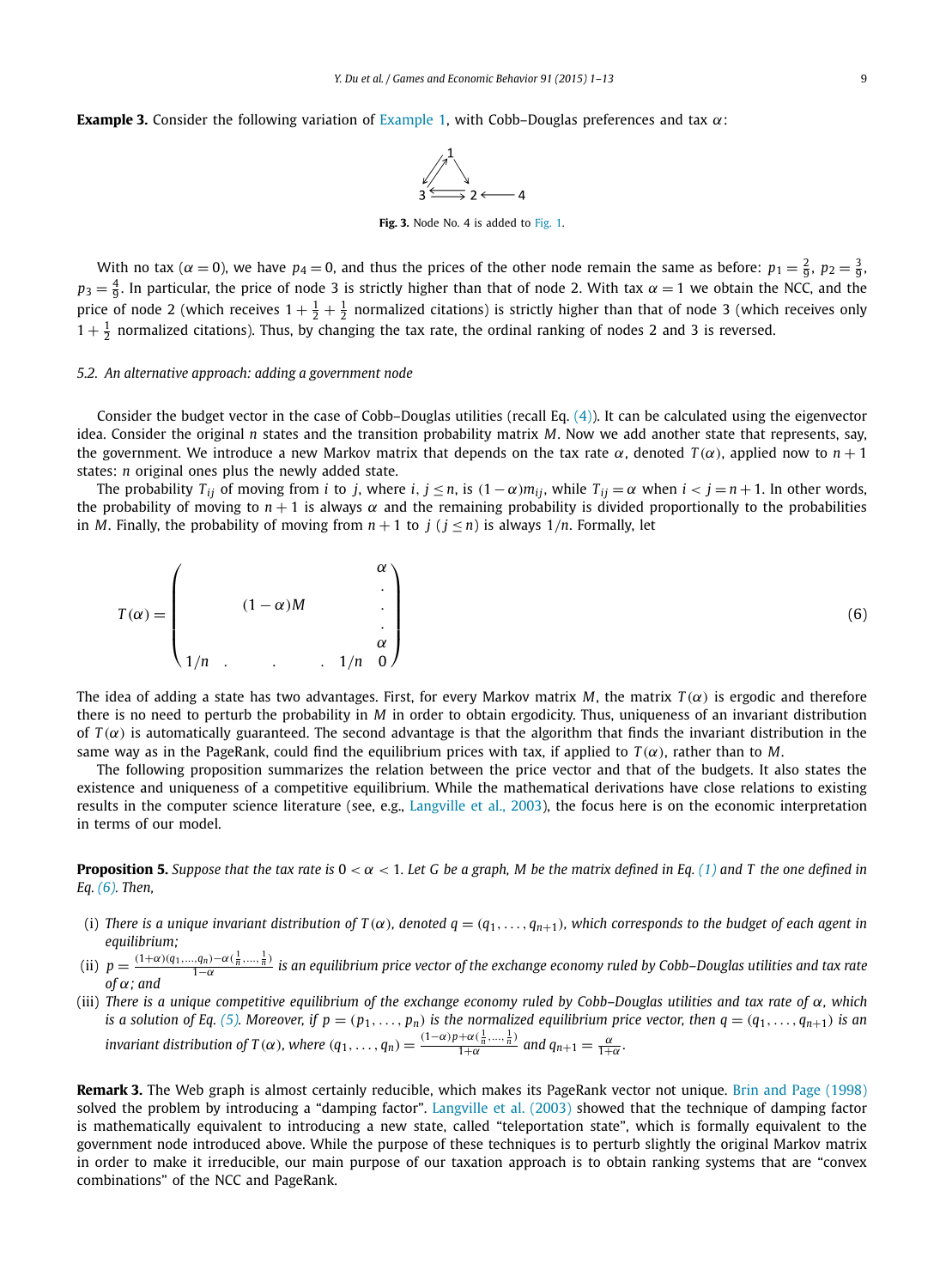#### <span id="page-9-0"></span>**6. Concluding comments**

#### *6.1. Non-connected graphs*

Throughout the paper we have made the assumption that the graph of links is connected. When this is not the case, the ranking we obtain is not unique. Each connected component of the graph is in fact an isolated economy, an "island". Within each island the relative prices are indeed determined by the equilibrium; however, there are no restrictions on the intra-island relative prices.

More formally, assume that the graph *G* is the union of *m* connected components  $G_1, \ldots, G_m$ , and let  $p(i)$  be a vector of equilibrium prices of the *u*-exchange economy that corresponds to the graph *Gi* alone. Then, for every non-negative *m*-vector  $\alpha \neq 0$ ,  $p = (\alpha_1 p(1), \dots, \alpha_m p(m))$  is an equilibrium price system of the *u*-exchange economy that corresponds to the graph *G*.

This should be of no surprise: if two academic fields, for example, do not cite each other (neither directly or indirectly), then the information embodied in the graph of citations has nothing to say about the relative importance of the two fields. Furthermore, similarly in the theory of exchange rates, if there are no trade relation between the different countries, then any exchange-rate vector is an equilibrium of the world economy.

#### *6.2. Anonymous preference relations over an arbitrary number of goods*

In the general formulation of the exchange economy we proposed the restriction that the utility function for a given number of goods *k*, *uk*, is a symmetric utility function. The symmetry of the utility functions guaranties that all goods are treated in the same fashion, so that an item's name does not affect its ranking. We did not suggest, however, any restrictions on the relationship between the different *uk*'s, i.e., the utility functions from consuming different number of goods may be very different. As a result, changes in the graph may lead to undesired outcomes. For example, the share of *i*'s budget spent on *j* may increase if we add an outgoing link from *i* to another node because adding the link changes *i*'s utility function.

The concrete examples on which we have focused, however, employed CES utility functions. These induce similar consumption patterns across all consumers, regardless of the number of goods they consume. Defining a restriction on  $u = (u^1, u^2, \ldots, u^n)$  that would generate a natural relationship between different  $u^k$ 's is not straightforward. One condition that would naturally link between different  $u^k$ 's is separability:

Let  $\succeq$  be a reflexive complete order over  $\mathbb{R}^n_+$ . We say that  $\succeq$  is *separable*<sup>13</sup> [\(Debreu,](#page-11-0) 1960) if for every  $k=1,\ldots,n-1,$ *x*<sup>(*k*</sup>)</sub>,  $y^{(k)} \in \mathbb{R}^k_+$ ,  $x^{(n-k)}$ ,  $y^{(n-k)} \in \mathbb{R}^k_+$  the following holds

$$
(x^{(k)}, x^{(n-k)}) \succeq (y^{(k)}, x^{(n-k)})
$$
 if and only if  $(x^{(k)}, y^{(n-k)}) \succeq (y^{(k)}, y^{(n-k)})$ .

Most commonly used utility functions, such as minimum, Cobb–Douglas and CES induce separable preference orders, and if symmetric, induce symmetric separable preference order.

#### *6.3. Economies and rankings*

The question remains open as to what ranking schemes are economy-based. In other words, what are the conditions that characterize the ranking schemes generated by an exchange economy. This question can be refined further by restricting the generating economies to those governed by a smaller set of utility functions, such as separable or symmetric CES utility functions.

Another important question concerns the relationship between the economic properties of the utility function, such as the CES parameter *β* (which captures the extent to which goods are substitutes or complements of each other) and the ranking scheme they generate.

The answers to these questions lie beyond the scope of the current paper and are left for a future project.

#### *6.4. Employing other economic concepts*

We dealt so far with ranking of individual nodes. A direction for further application of these ideas is to ranking cluster of nodes. This gives rise to using ideas from the theory of (international) trade between countries (that stand for clusters).

#### **Appendix A**

**Proof of Proposition 1.** Let  $\Delta$  be the set of *n*-dimensional non-negative vectors whose coordinates sum up to 1 and let  $p = (p_1, \ldots, p_n) \in \Delta$ . For every *i*, denote by  $C_i(p)$  the set of all bundles that maximize *i*'s utility subject to his budget, *pi* , with the restriction that quantities may not exceed *n* (which might happen when the price of a good is zero). Since

<sup>&</sup>lt;sup>13</sup> We found no paper that characterizes utility functions representing separable preference orders. We did find however, an extensive study of preference orders representable by separably additive utility functions. The latter, in particular, are separable.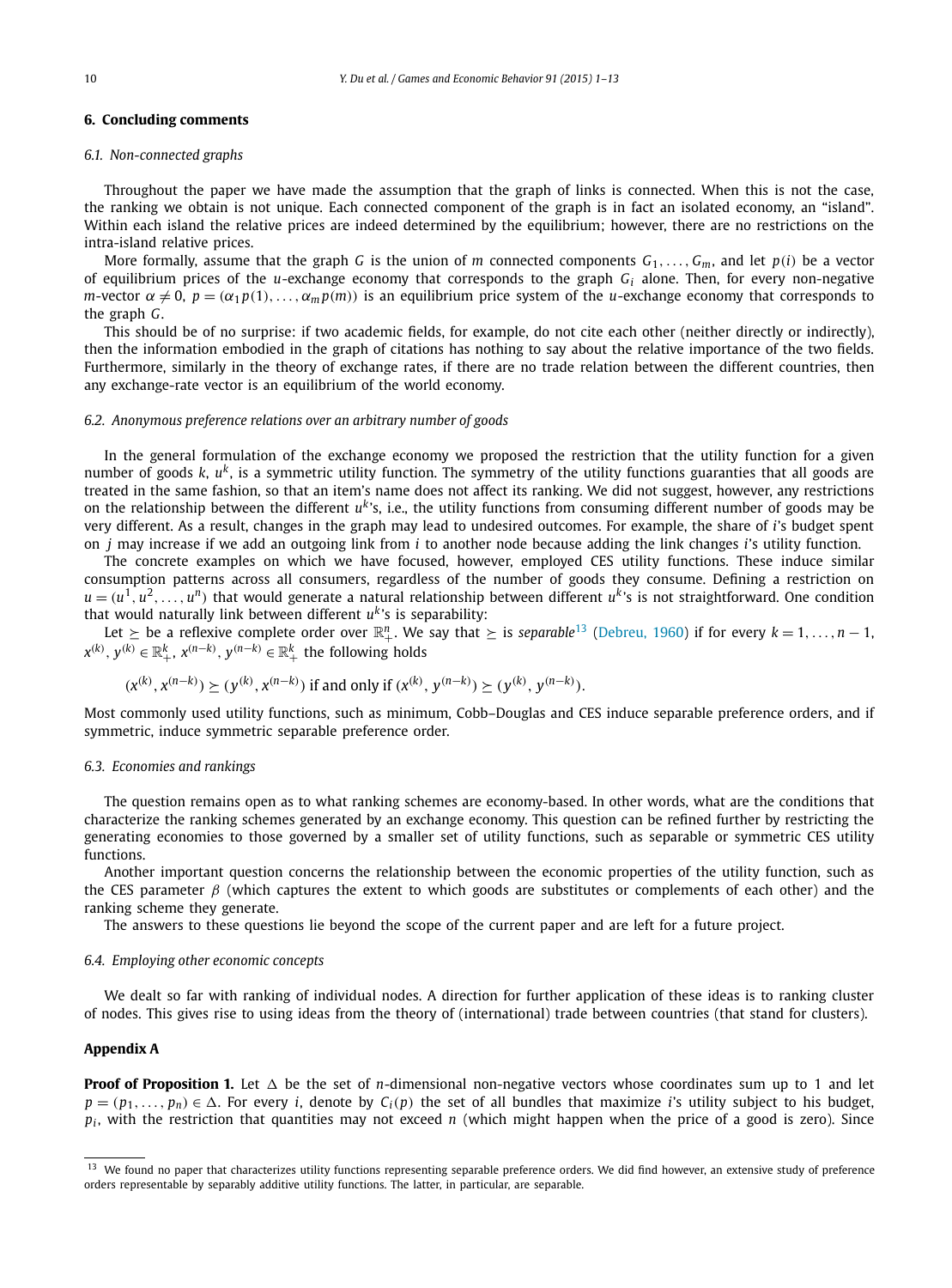each utility function is quasi-concave, each  $C_i(p)$  is a convex set. Denote  $C(p) = \sum C_i(p)$  the sum of all the  $C_i(p)$ 's.  $C(p)$ is convex and compact. Set  $E(p) = C(p) - 1<sub>V</sub>$ , where  $1<sub>V</sub> = (1, \ldots, 1)$  is the indicator of *N*. Note that in our economy  $1<sub>V</sub>$ is the aggregate supply. Thus,  $E(p)$  is the set of aggregate excess demand.  $E(p)$  is a translation of  $C(p)$  and as such is convex and compact. Due to the continuity of all utility functions, the correspondence  $p \leftrightarrow E(p)$  is upper semi-continuous. Furthermore, since every *i* does not spend more than his budget, for every  $p \in \Delta$  and  $e \in E(p)$ ,  $\langle p, e \rangle \le 0$ .

Denote by *E* the set of *n*-dimensional vectors whose coordinates do not exceed  $n^2$ . For every  $e \in E$ , let  $P(e)$  be the set of all the vectors  $p \in \Delta$  that maximize  $\langle p, e \rangle$ . That is,  $P(e) = \argmax(\cdot, e)$ .  $P(e)$  is convex. Moreover, the correspondence  $e \rightarrow P(e)$  is upper semi-continuous. Thus, the correspondence  $(p, e) \rightarrow P(e) \times E(p)$  is semi-continuous and convex-values from  $\Delta \times D$  to itself. By Kakutani theorem this correspondence has a fixed point, say  $(p^*, e^*)$ , where  $e^* = \sum_i x_i^* - 1_V$  and *x*<sup>\*</sup><sub>*i*</sub> ∈ *C*<sub>*i*</sub>(*p*<sup>\*</sup>) for every *i* ∈ *V*. We show that  $((x_i^*)_i; p^*)$  (with a slight change) is quasi-equilibrium.

If  $p_k^* > 0$ , since  $\langle p^*, e^* \rangle \le 0$  and  $p^*$  maximizes  $\langle p^*, e^* \rangle$ , therefore  $e_k^* = 0$ . Thus, if  $e_k^* > 0$ , then  $p_k^* = 0$ . Steps II-III in the proof of [Proposition 2](#page-4-0) show that if  $p_i^* > 0$  then for every  $k \in O(i)$ ,  $p_k^* > 0$ . Therefore,  $p_k^* = 0$  implies that  $p_i^* = 0$  for every  $i \in I(k)$ . Thus, if there is an excess demand for good *k*, it must come from consumers (in  $I(k)$ ) whose budget is zero. We modify  $(x_i^*)_i$  as follow. Define  $y_i^* = x_i^*$  if  $p_i^* > 0$  and  $y_i^* = 0$  if  $p_i^* = 0$ . Now, if  $p_k^* = 0$ , then  $\sum_{i \in I(k)} y_i^k = 0$ , namely the aggregate demand for k is 0. It implies that there is no excess demand also  $((y_i^*)_i; p^*)$  is quasi-equilibrium. **□** 

**Proof of Lemma 1.** Suppose that there is a sink, say *i*. Since the graph is connected, for every node *j*,  $i \in V(j)$ . Thus,  $V^* = \{i\}$ . Suppose now that there is no sink and assume, to the contrary of [Lemma 1,](#page-3-0) that  $V^* = \emptyset$ . Let *V'* be a minimal set of nodes in the sense that  $\bigcap_{i\in V'}V(i)=\emptyset$ , while for every  $i_0\in V'$ ,  $\bigcap_{j\in V'\setminus\{i_0\}}V(j)\neq\emptyset$ . Fix  $i_0\in V'$ . Since the graph is connected, *i*<sub>0</sub> is connected to every other node in *V'*. Case I: There are only paths from *i*<sub>0</sub> to all other nodes in *V'* (and no path in the inverse direction). In this case,  $V(j) \subseteq V(i_0)$  for every  $j \in V' \setminus \{i_0\}$ . Thus,  $\cap_{j \in V'} V(j) = \cap_{j \in V' \setminus \{i_0\}} V(j) \neq \emptyset$ . This is a contradiction. Case II: There is a path from at least one node in  $V'$ , say  $j_0$ , to  $i_0$ . In this case,  $\breve{V}(i_0)\subseteq V(j_0).$  By the choice of V',  $\cap_{j\in V'\setminus\{j_0\}}V(j)\neq\emptyset$ , but then  $\cap_{j\in V'}V(j)=V(j_0)\cap(\cap_{j\in V'\setminus\{j_0\}}V(j))\supseteq V(i_0)\cap(\cap_{j\in V'\setminus\{j_0\}}V(j))=\cap_{j\in V'\setminus\{j_0\}}V(j)$ implying that  $\cap_{i \in V'} V(j) \neq \emptyset$ , which is a contradiction.  $□$ 

#### **Proof of Proposition 2.** Let  $((x_1, x_2, \ldots, x_n); (p_1, \ldots, p_n))$  be a quasi-equilibrium.

Step I: For steps I–III, fix *i* such that  $p_i > 0$ . We show first that if  $p_j = 0$  and  $j \in O(i)$ , then  $u^{c(i)}(x_i^{-j}, d)$  is constant as a function of d. Otherwise, by assumption,  $u^{c(i)}(x_i^{-j},d)$  is strictly increasing in d. However, this would contradict *i*'s optimization, because  $u^{c(i)}(x_i^{-j},x_i^j+\varepsilon) > u^{c(i)}(x_i^{-j},x_i^j)$  while the market value of both  $(x_i^{-j},x_{ij}+\varepsilon)$  and  $(x_i^{-j},x_{ij})$  is the same. Thus *i* could increase the consumption of *j* by a small *ε >* 0 and thereby his utility, without spending more money.

Step II: We show here that  $u^{c(i)}(x_i) > 0$ . It is sufficient to show that in any neighborhood of  $\vec{0}$ , there a bundle from which *i* derives positive utility. The reason is that in this case *i* could purchase a bundle that is available subject to his positive budget,  $p_i$ , that yields a positive utility, contradicting  $u^{c(i)}(x_i) = 0$ .

Fix an  $\varepsilon > 0$ . Since  $u^{c(i)}$  is not degenerate, there is a bundle  $x \in \mathbb{R}^{c(i)}_+$  such that  $u^{c(i)}(x) > 0$ . If  $u^{c(i)}(x^{-j},\cdot)$  is constant we replace  $x^j$  with 0. Since  $u^{c(i)}$  is conditionally increasing,  $u^{c(i)}(x^{-j},0)$  is also positive. Otherwise,  $u^{c(i)}(x^{-j},\cdot)$  is not constant. In this case we replace  $x^j$  with  $\varepsilon > 0$ . Since  $u^{c(i)}$  is conditionally increasing,  $u^{c(i)}(x^{-j},\varepsilon) > 0$ . We proceed inductively over all  $j \in O(i)$ . Eventually we obtain a bundle whose utility is positive. This bundle consists of 0 quantities of the goods that do not affect the utility of *i* and of *ε* quantities of those goods that do affect his utility. We therefore obtain a bundle in the  $\varepsilon$ -neighborhood of  $\vec{0}$  whose utility is positive, as desired.

Step III: From the two previous steps we conclude that there is at least one  $\ell \in O(i)$  such that  $p_{\ell} > 0$ . We show that for every  $j\in O(i)$ ,  $p_j>0$ . Otherwise, there is some  $j\in O(i)$  with  $p_j=0$ . Suppose there is a bundle  $x_i$  such that  $u^{c(i)}(x_i)>0$ . As shown in Step I,  $u^{c(i)}(x_i^{-j},\cdot)$  should be a constant. Thus,  $u^{c(i)}(x_i^{-j},x_i^j)=u^{c(i)}(x_i^{-j},0)$ , which contradicts the Inada condition. Therefore,  $\forall j \in O(i)$ ,  $p_j > 0$ .

Step IV: For any  $k \notin V^*$ ,  $p_k = 0$ . If to the contrary, there is  $k \notin V^*$  with  $p_k > 0$ . By the definition of  $V^*$ , there is a path from *k* to any  $i \in V^*$ . Fix a path of this kind. By the previous step all the prices of all the nodes along this path are positive. In particular, there are nodes, say  $k' \notin V^*$  and  $i \in V^*$  on this path, such that  $k' \in I(i)$ . Since, by assumption, the utility function of *k* satisfies Inada condition, his optimal bundle must include a positive quantity form *i*. In other words, *k* spends money on good *i*. Thus, there is money going from  $V \setminus V^*$  to  $V^*$ . But no money goes backward – from  $V^*$  to  $V \setminus V^*$ , simply because there is no path from *V* <sup>∗</sup> out. Recall that in quasi-equilibrium each individual has a balanced budget: his spending equals his budget. Therefore it applies also to groups of consumers. Here, however, the spending of  $V \setminus V^*$  is greater than its budget, contradicting the fact that *p* is a quasi-equilibrium price system.

Step V: For every recurrent *i*,  $p_i > 0$ . Indeed, by the previous step there must be at least one  $i \in V^*$  such that  $p_i > 0$ , otherwise all the prices would be zero. We use Step III inductively to conclude that for every  $j \in V(i)$ ,  $p_j > 0$ . But, by definition  $V^* = V(i)$ , which completes the proof.  $\Box$ 

**Proof of Proposition 3.** When *p* is normalized, it becomes a distribution over *V* . The budget of consumer *i*, who is the original owner of one unit of good *i*, is *pi*. As the utility function is Cobb–Douglas, when his budget is positive, he divides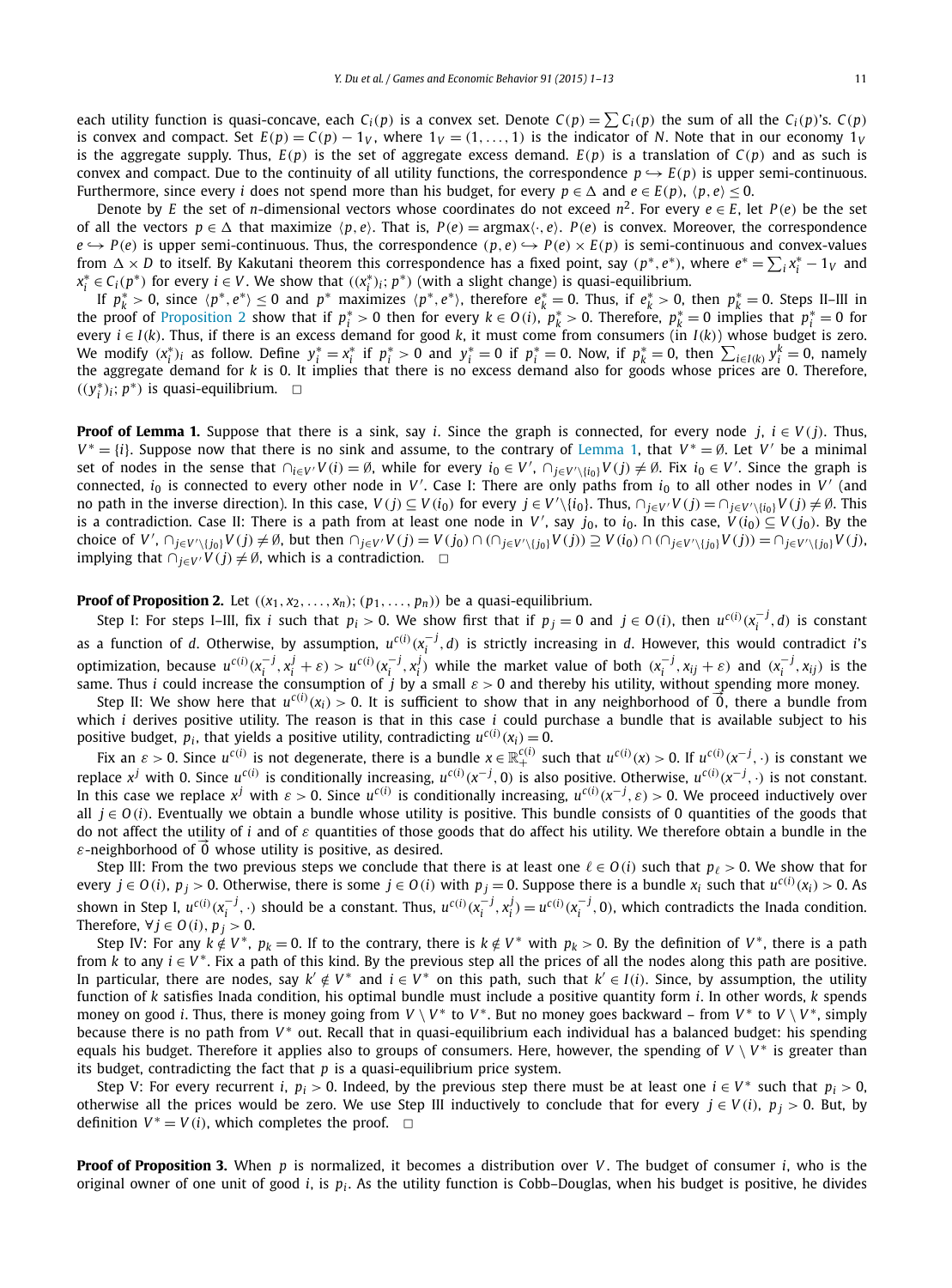<span id="page-11-0"></span>it equally between the goods in  $c(i)$ , i.e., he purchases quantity  $\frac{p_i\pi_{ij}}{c(i)p_j}$  of commodity j (note that for  $j \notin O(i)$ ,  $\pi_{ij} = 0$ ). His expenditure on good *j* is then  $\frac{p_i \pi_{ij}}{c(i)p_j} p_j = \frac{p_i \pi_{ij}}{c(i)} = p_i m_{ij}$ .

The total budget of consumer  $\hat{j}$  is the sum of all the expenditures, made by all other agents, on good  $\hat{j}$ . That is, for every *j* with  $p_i > 0$ ,

$$
p_j = \sum_i p_i m_{ij}.\tag{7}
$$

However, Eq. (7) holds also when  $p_j = 0$ . Indeed, suppose that  $p_j = 0$ . Since Cobb–Douglas is not degenerate and condition-ally increasing, we may use [Proposition 2,](#page-4-0) which implies that *j* is not recurrent. If  $\pi_{ii} = 1$ , then *i* is also not recurrent and, again by [Proposition 2,](#page-4-0)  $p_i = 0$ . Therefore,  $p_i m_{ij} = 0$  for every *i*.

Finally, notice that Eq. (7) precisely means that *p* satisfies Eq. [\(2\),](#page-5-0) and therefore coincides with PageRank.

Assume now that  $p = (p_1, \ldots, p_n)$  and  $p' = (p'_1, \ldots, p'_n)$  are two competitive equilibrium price systems. Without loss of generality we may assume that *p* is coordinate-wise greater than *p'* and that for one *j*,  $0 < p_j = p'_j$ . Due to the connectedness of the graph, we can assume that there is  $\ell$  such that  $\ell \in I(j)$  and  $p_{\ell} > p'_{\ell}$ .

We now reduce all  $p_i$ ,  $i \in V^* \setminus \{j\}$  to the level  $p'_i$  without touching  $p_k$ ,  $k \notin V^* \setminus \{j\}$ . Two effects can be perceived from the perspective of each consumer *i* ( $i \neq j$ ). First, the budget has been reduced from  $p_i$ , to  $p'_i$  and second, all prices are not higher compared to what they were before the reduction.

Consider  $i \in I(i)$ . In the case of Cobb–Douglas utility functions, when the prices of the goods *i* is interested in have been reduced and when his budget has been cut down, his demand for good  $j$  cannot grow up. Moreover, since the budget of  $\ell$ is strictly lower than what it was prior to the reduction, his demand for good *j* is strictly smaller than what is was prior to the change. Consequently, following the change (i.e., after prices turned into *p* ), total demand for good *j* becomes smaller than 1 – the amount supplied. In other words, there is an excess supply of good *j*, which contradicts the assumption that  $p'$  is a competitive equilibrium price system. We conclude that there is a unique quasi-equilibrium price system.

**Proof of Proposition 4.** Consider the graph with 4 nodes whose edges are:  $(1, 2), (1, 3), (2, 4), (3, 4), (4, 1)$ . This is an irreducible graph. The citation count of 1 and 4 are 1 and 2, resp. However, in any exchange economy,  $p_1$  should be at least *p*4, because 4 spends all its money on 1.

As for NCC, the indices of both 2 and 3 are 1/2 and that of 4 is 2, while in any exchange economy,  $p_j \leq \sum_{i\in I(j)} p_i$ . This implies that  $p_4$  should not exceed  $p_2 + p_3$ .  $\Box$ 

## **Proof of Proposition 5.** Denote  $e = (\frac{1}{n}, \ldots, \frac{1}{n})$ .

(i) In the Markov matrix  $T(\alpha)$  every state has a positive probability (i.e.,  $\alpha$ ) to move to state  $n+1$ . Moreover, state  $n+1$ has a positive probability (i.e.,  $\frac{1}{n}$ ) to move to any other state. Thus, the matrix  $T(\alpha)$  is ergodic and therefore has a unique invariant distribution,  $q = (q_1, \ldots, q_{n+1})$ :

$$
qT(\alpha) = q.\tag{8}
$$

The  $n+1$  coordinate of *q* satisfies,  $q_{n+1} = (1-q_{n+1})\alpha$ . Thus,  $q_{n+1} = \frac{\alpha}{1+\alpha}$ . It implies that  $q_1 + \ldots + q_n = \frac{1}{1+\alpha}$ , and therefore  $q' = (1 + \alpha)(q_1, \ldots, q_n)$  is a probability distribution. Eq. (8) now implies,

$$
(1 - \alpha)q'M + \alpha e = q'.\tag{9}
$$

Note that for every  $i=1,\ldots,n$ ,  $q_i\geq q_{n+1}/n=\frac{\alpha}{n(1+\alpha)}$ , implying that  $q'_i=(1+\alpha)q_i\geq \alpha/n$ . Define,  $p=\frac{q'-\alpha e}{1-\alpha}$ . p is a probability distribution and  $q' = (1 - \alpha)p + \alpha e$ . Thus,  $q'_i$  ( $i = 1, ..., n$ ) satisfies Eq. (9), meaning that  $q'$  is the vector of budgets, one for each agent. We obtain that the first *n* coordinates of *q*,  $(q_1, \ldots, q_n)$ , correspond (recall,  $q' = (1 + \alpha)(q_1, \ldots, q_n)$ ) to the budgets of each agent in equilibrium, as desired.

(ii) From Eq. (9) we obtain,  $(1 - \alpha)(1 - \alpha)p + \alpha e$ ) $M + \alpha e = (1 - \alpha)p + \alpha e$ , which is equivalent to Eq. [\(5\).](#page-7-0) Thus, p is a quasi-equilibrium price system of the exchange economy governed by Cobb–Douglas utilities and tax rate of *α*. However, since for every agent *i*, the budget  $q'_i$  is positive,  $p$  is actually an equilibrium price system.

(iii) Let  $p = (p_1, \ldots, p_n)$  be a normalized solution of Eq. [\(5\).](#page-7-0) Define,  $q = (q_1, \ldots, q_{n+1})$  as follows:  $(q_1, \ldots, q_n)$  $\frac{\alpha}{1+\alpha}$  and  $q_{n+1} = \frac{\alpha}{1+\alpha}$ . Similar calculation to the previous one shows that *q* satisfies Eq. (8). Since *T*( $\alpha$ ) has a unique invariant distribution, there must be a unique solution to Eq. [\(5\).](#page-7-0) This implies that there is a unique equilibrium price system of the exchange economy governed by Cobb–Douglas utilities and tax rate of  $\alpha$ .  $\Box$ 

#### **References**

Altman, A., [Tennenholtz,](http://refhub.elsevier.com/S0899-8256(15)00046-9/bib41543038s1) M., 2005. Ranking systems: the PageRank axioms. In: Proceedings of the ACM Conference on Electronic Commerce, pp. 1–8. Amir, R., 2002. [Impact-adjusted](http://refhub.elsevier.com/S0899-8256(15)00046-9/bib416D69723032s1) citations as a measure of journal quality. CORE discussion paper 74.

Brin, B., Page, L., 1998. The anatomy of a large-scale [hypertextual](http://refhub.elsevier.com/S0899-8256(15)00046-9/bib4272696E50616765s1) web search engine. Comput. Netw. ISDN Syst. 30, 107–117.

Debreu, G., 1960. Topological methods in cardinal utility. In: Arrow, Kenneth J., Karlin, Samuel, Suppes, Patrick (Eds.), [Mathematical](http://refhub.elsevier.com/S0899-8256(15)00046-9/bib4465627265753630s1) Methods in the Social Sciences. Stanford University Press, Stanford, California, [pp. 16–26.](http://refhub.elsevier.com/S0899-8256(15)00046-9/bib4465627265753630s1)